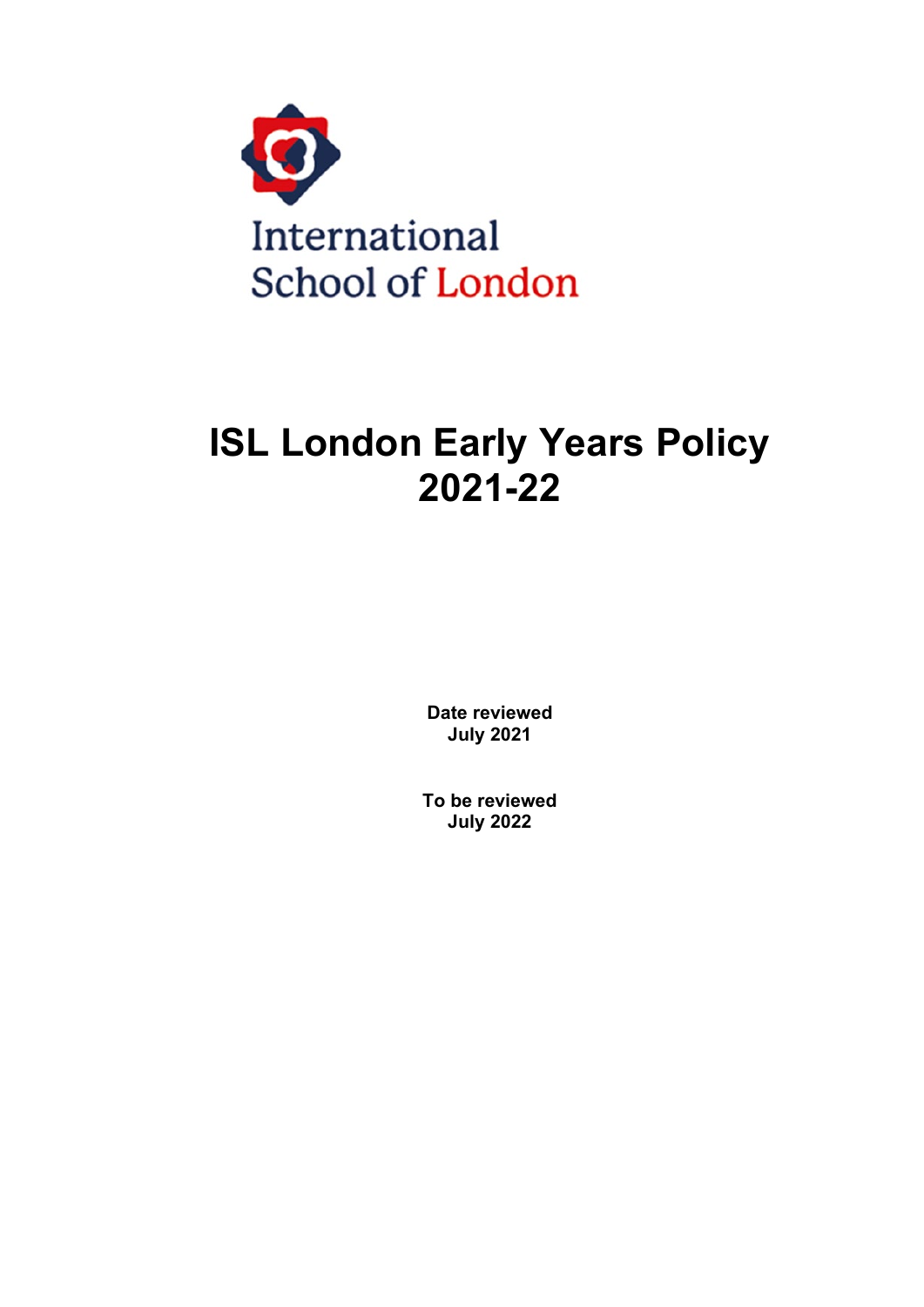### **Mission statement**

Since 1972, we have established a welcoming and inclusive community. Our diverse cultures and languages drive all our learning experiences.

We nurture creativity and curiosity to stimulate deep thinking. We foster insight, compassion and resilience to enable us to play a meaningful part in a changing world.

### **Vision statement**

We celebrate our stories, our worth and our purpose to make a difference in a shared world

At the ISL London Primary School, we believe in:

- Empowering students to maximise their learning opportunities and to fulfil their potential.
- Actively integrating cultural diversity in the curriculum.
- Creating inclusive, vibrant and innovative learning communities.
- Offering a diverse and extensive international programme that supports personal, social and professional growth.

#### **Principles and aims**

Throughout the Early Years at ISL London Primary School, we actively encourage the children's enjoyment of learning, their creativity and curiosity, whilst ensuring the highest safeguarding and welfare standards. We follow the principles and guidance of the Early Years Foundation Stage (EYFS), emphasising the development of children's unique and individual potential as inquisitive, active learners by providing a broad, stimulating and balanced curriculum.

At ISL London Primary School we firmly believe that every child should feel welcome, loved, safe and secure when entering our setting. Our aim is to provide a safe, nurturing, stimulating environment that accommodates and embraces differences. We believe every child is unique in terms of life experience, developmental readiness, and cultural heritage. Partnerships between family and school is, therefore, essential to the optimal growth and development of each child. We believe in learning through play, as children learn best by hands on experiences. We strive for a balance between teacher-directed and child-initiated activities, providing the foundation of a developmentally appropriate early childhood program. We offer a wide range of opportunities to explore the world around them, so our young students become active, involved learners. We encourage the children to become independent, resilient learners who approach problem solving with confidence and an open mind. We believe, with this foundation, children become inquisitive and adaptable learners. They will develop into strong communicators who are able to make independent choices and act responsibly.

We believe it is important to have high, realistic expectations for every child. We believe in our children and encourage them to have high expectations of themselves. We recognise that children learn and develop well when there is a strong partnership between practitioners and parents and/or carers and strive to achieve this through our open-door policy and ongoing communication channels.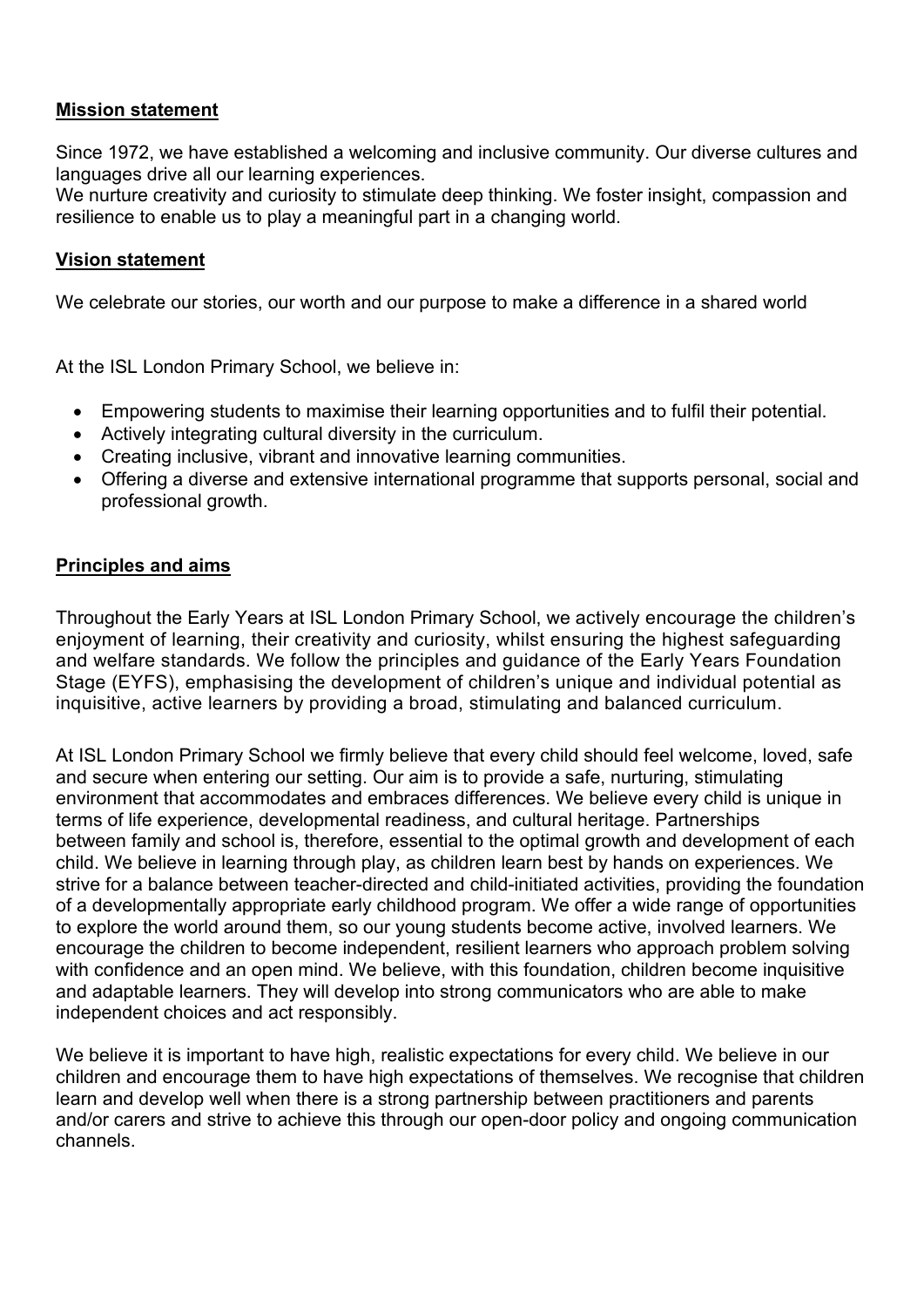## **Structure**

At ISL London Primary School, we offer places for children who have turned three by the 31st August of each academic year. Our Early Years provision is for three to five year olds and consists of EC1 (Early Childhood 1) for the 3-4 year olds and an EC2 (Reception class) for the 4-5 year olds. This is a full day, (08.30-15.30) five days a week.

## **Curriculum**

Our Early Years setting follows the curriculum as outlined in the Statutory [framework](https://assets.publishing.service.gov.uk/government/uploads/system/uploads/attachment_data/file/974907/EYFS_framework_-_March_2021.pdf) for the early years foundation stage (applies from 1 [September](https://assets.publishing.service.gov.uk/government/uploads/system/uploads/attachment_data/file/974907/EYFS_framework_-_March_2021.pdf) 2021) as well as the International Baccalaureate Primary Years Programme. Through the IB Units of Inquiry we teach all aspects of the EYFS framework.

## **The EYFS seeks to provide:**

- Quality and consistency in all early years settings, so that every child makes good progress and no child gets left behind.
- A secure foundation through planning for the learning and development of each individual child, and assessing and reviewing what they have learned regularly
- Partnership working between practitioners and with parents and/or carers
- Equality of opportunity and anti-discriminatory practice, ensuring that every child is included and supported

The EYFS specifies requirements for learning and development and for safeguarding children and promoting their welfare.

## **The learning and development requirements cover:**

- The areas of learning and development which must shape activities and experiences (educational programmes) for children in all early years settings
- The early learning goals that providers must help children work towards (the knowledge, skills and understanding children should have at the end of the academic year in which they turn five)
- Assessment arrangements for measuring progress (and requirements for reporting to parents and/or carers)
- The safeguarding and welfare requirements cover the steps that providers must take to keep children safe and promote their welfare.

# **Overarching principles**

Four guiding principles should shape practice in early years settings:

- Every child is a unique child, who is constantly learning and can be resilient, capable, confident and self-assured
- Children learn to be strong and independent through positive relationships
- Children learn and develop well in enabling environments with teaching and support from adults, who respond to their individual interests and needs and help them to build their learning over time. Children benefit from a strong partnership between practitioners and parents and/or carers.
- Importance of learning and development. Children develop and learn at different rates.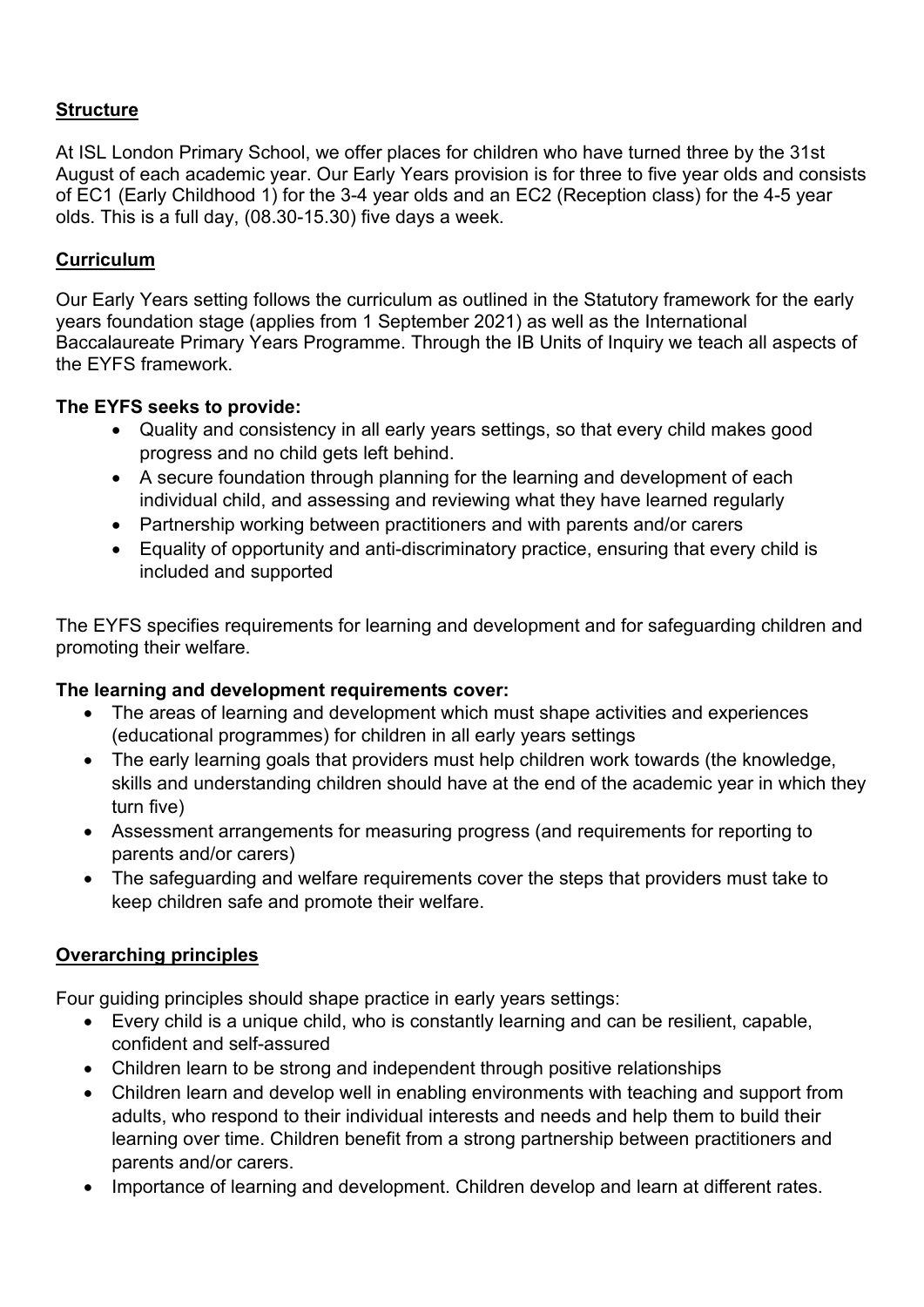# **Learning and Development Requirements**

The EYFS learning and development requirements comprise:

- The seven areas of learning and development and the educational programmes
- The early learning goals, which summarise the knowledge, skills and understanding that all young children should have gained by the end of the reception year
- The assessment requirements (when and how practitioners must assess children's achievements, and when and how they should discuss children's progress with parents and/or carers)

Three areas are particularly important for building a foundation for igniting children's curiosity and enthusiasm for learning, forming relationships and thriving.

These are the prime areas:

- Communication and language
- Physical development
- Personal, social and emotional development

Providers must also support children in four specific areas, through which the three prime areas are strengthened and applied.

The specific areas are:

- Literacy
- Mathematics
- Understanding the world
- Expressive arts and design

In planning and guiding what children learn, practitioners must reflect on the different rates at which children are developing and adjust their practice appropriately.

Three characteristics of effective teaching and learning are:

- Playing and exploring children investigate and experience things, and 'have a go'
- Active learning children concentrate and keep on trying if they encounter difficulties, and enjoy achievements
- Creating and thinking critically children have and develop their own ideas, make links between ideas, and develop strategies for doing things

# **Learning Opportunities**

Each area of learning and development are implemented through planned, purposeful play, and through a mix of child-initiated and adult-led activities. During Free Flow, the Early Years team respond to each child's emerging needs and interests, guiding their development through warm, positive interactions. Where relevant, class topics are largely generated by the children's interests through observations of their play while staff extend the children's learning through sustained-shared thinking.

The Early Years team considers the individual needs, interests, and stages of development of each child in their care, and use this information to plan a challenging and enjoyable experience for each individual. They set realistic yet challenging expectations that meet the needs of all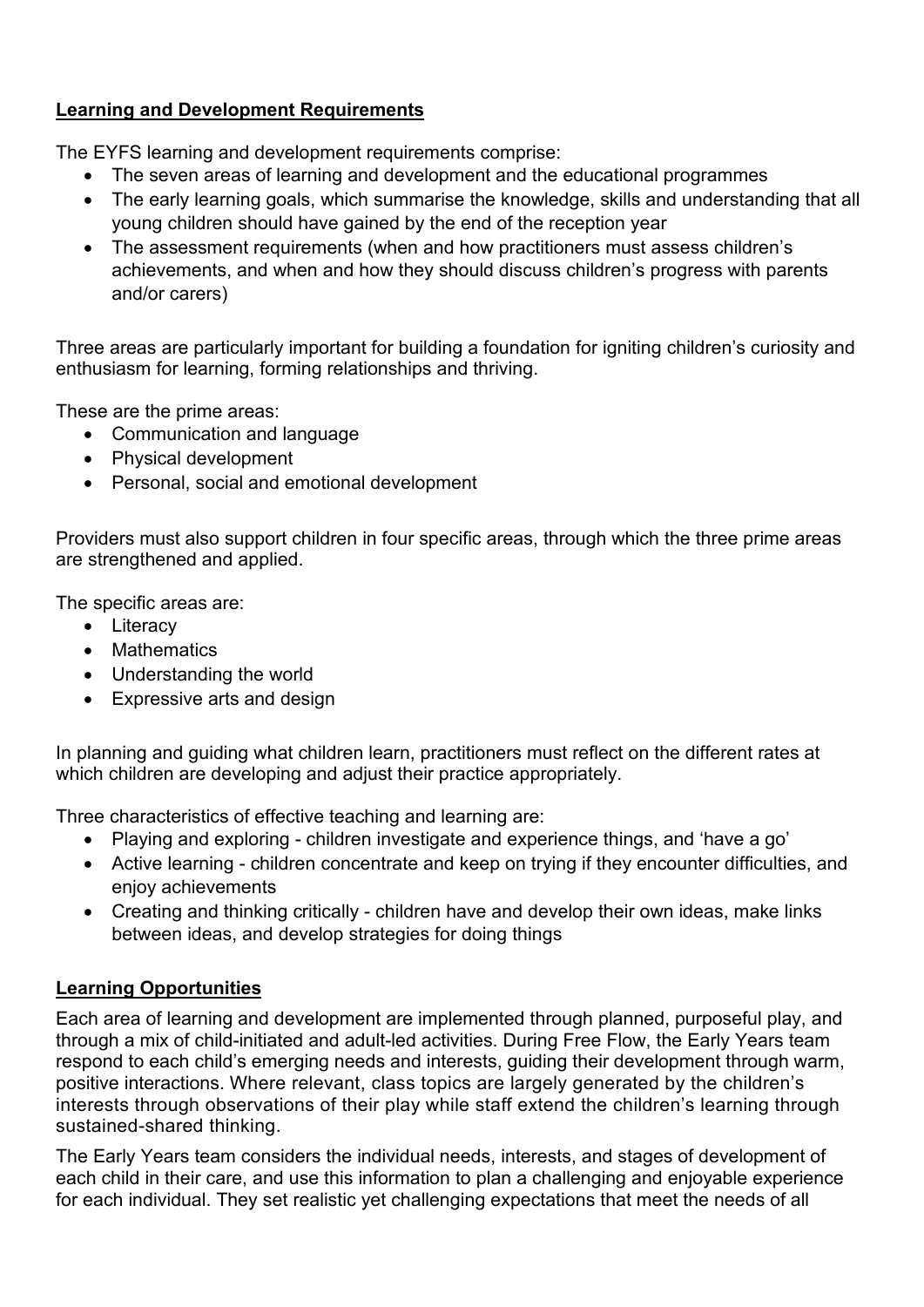children with the learning opportunities offered reflecting the individual needs of all students. The SENCO, who links with relevant agencies when appropriate, supports the Early Years team.

Our learning environments are organised in such a way as to foster independence. The children are encouraged to take ownership of their learning environment and this, in turn, promotes responsibility and respect. Our young learners have access to a, well-resourced indoor and outdoor environment. All children in the Early Years benefit from Physical Education and Music classes plus time with their Mother Tongue language teachers.

## **Assessment**

At ISL London Primary School ongoing assessment is an integral part of the learning and development process. Our child-centred approach to learning recognises that children develop at different rates and in different ways. Through interactions and observations the team are able to identify each child's interests, learning styles and levels of development with the intent to develop and provide a personalised learning experience for all.

Parents and/or carers should be kept up-to-date with their child's progress and development. Practitioners should address any learning and development needs in partnership with parents and/or carers, and any relevant professionals. Assessment should inform an ongoing dialogue between practitioners and year 1 teachers about each child's learning and development, to support a successful transition to key stage 1.

Throughout the Early Years staff track the children's learning against the development statements and learning goals set by the EYFS. This information is shared with parents and carers in line with the ISL reporting cycle.

| What?                                                                          | Who?                | <b>Guidelines/Expectations</b>                                                                                                                                                                                                                                                                                                                                                                                                                        | When?                                             |
|--------------------------------------------------------------------------------|---------------------|-------------------------------------------------------------------------------------------------------------------------------------------------------------------------------------------------------------------------------------------------------------------------------------------------------------------------------------------------------------------------------------------------------------------------------------------------------|---------------------------------------------------|
| <b>Parent Survey</b><br>٠<br>General<br>information<br>about the child         | All grade<br>levels | To be sent home to parents of all<br>$\bullet$<br>children at class presentation evening                                                                                                                                                                                                                                                                                                                                                              | Beginning of year                                 |
| <b>Reception</b><br>$\bullet$<br><b>Baseline</b><br><b>Assessment</b><br>(RBA) | EC <sub>2</sub>     | The Reception Baseline Assessment<br>$\bullet$<br>(RBA) is a short assessment, taken in<br>the first six weeks in which a child starts<br>reception.<br>The statutory guidance for the<br>$\bullet$<br>administration of the RBA is set out in<br>the Statutory framework for the early<br>years foundation stage.<br>The guidance covers all intakes in<br>reception within an academic year<br>including during autumn, spring and<br>summer terms. | First six weeks of when<br>a child starts in EC2. |
| <b>Student</b><br><b>Portfolios</b><br><b>All disciplines</b>                  | All grade<br>levels | Refer to Student Portfolio Guidelines in<br>assessment policy                                                                                                                                                                                                                                                                                                                                                                                         | Throughout the year                               |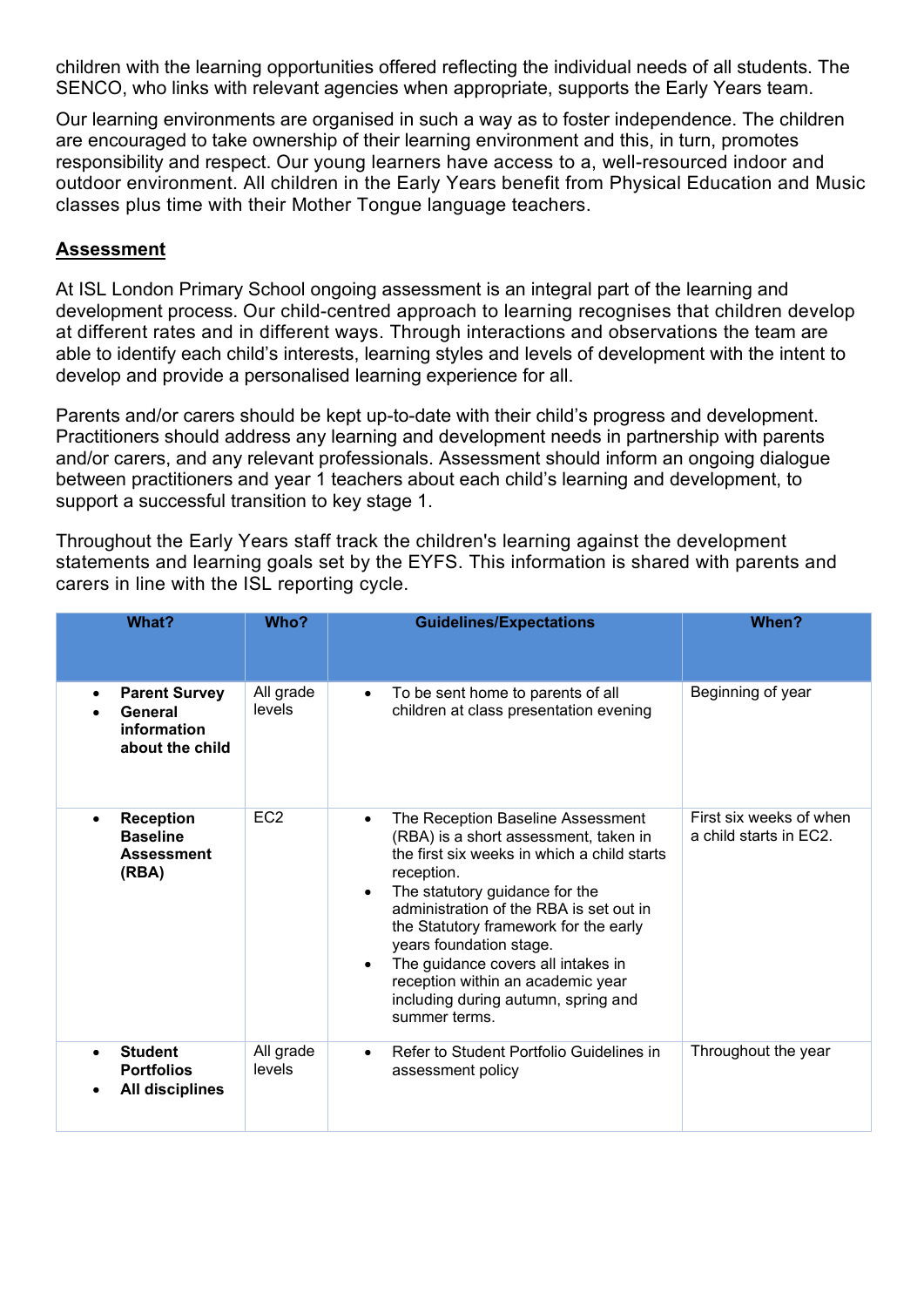| <b>Portfolio</b><br>$\bullet$<br><b>Reflections and</b><br>Self-<br><b>Assessment</b> | All grade<br>levels | Reflections and Self Assessments will<br>$\bullet$<br>be kept in the Student Portfolios on<br>Seesaw.<br>Reflections for UOI will be conducted at<br>$\bullet$<br>the end of each unit.<br>Reflections for all other key learning<br>$\bullet$<br>areas to be completed as per the<br>guidelines                                                                                                                                                                                                                                         | Half-termly<br>Termly                                                       |
|---------------------------------------------------------------------------------------|---------------------|------------------------------------------------------------------------------------------------------------------------------------------------------------------------------------------------------------------------------------------------------------------------------------------------------------------------------------------------------------------------------------------------------------------------------------------------------------------------------------------------------------------------------------------|-----------------------------------------------------------------------------|
| <b>Checkpoints</b><br>$\bullet$<br>for student<br>learning and<br>development.        | EC 1 and<br>2       | Check Point 1 (Three-way conferences)<br>Check Point 2 (Term 1 Reports)<br>Check Point 3 (Student Led Conferences /<br>EYFSP)<br>Team to agree on which aspects of the Prime<br>areas they will review in checkpoints 1 and 2<br>*see example<br>Check point 3 will review each child's progress<br>within each of the Early Learning Goals.                                                                                                                                                                                             | CP1 - October<br>CP2 - February<br>CP3 - May / June                         |
| <b>Goal Setting</b><br><b>UOI and ELGs</b>                                            | All grade<br>levels | Students, teachers and parents will<br>$\bullet$<br>develop goals during the first Three Way<br>Conference (goals will relate to aspects<br>of the prime areas).<br>Goals should be recorded on<br>$\bullet$<br>appropriate goal setting templates<br>Teachers will review and update goals<br>٠<br>with students each term<br>Goals should be sent home by the end<br>٠<br>of the Week 2 of each term to be shared<br>with parents (end of Week 4 for first<br>term)<br>During the Student Led Conference the<br>goals will be reviewed | Beginning of year (end<br>of Week 4)<br>December<br>Termly<br>Termly<br>May |
| <b>Early Years</b><br><b>Foundation</b><br><b>Stage Profile</b><br>(EYFSP)            | EC <sub>2</sub>     | See Below                                                                                                                                                                                                                                                                                                                                                                                                                                                                                                                                | June                                                                        |

# **Assessment at the end of the EYFS – the Early Years Foundation Stage Profile (EYFSP)**

In the final term of the year in which the child reaches age five, and no later than 30 June in that term, the EYFS Profile must be completed for each child.

Practitioners may include the following to support their judgements:

• Knowledge of the child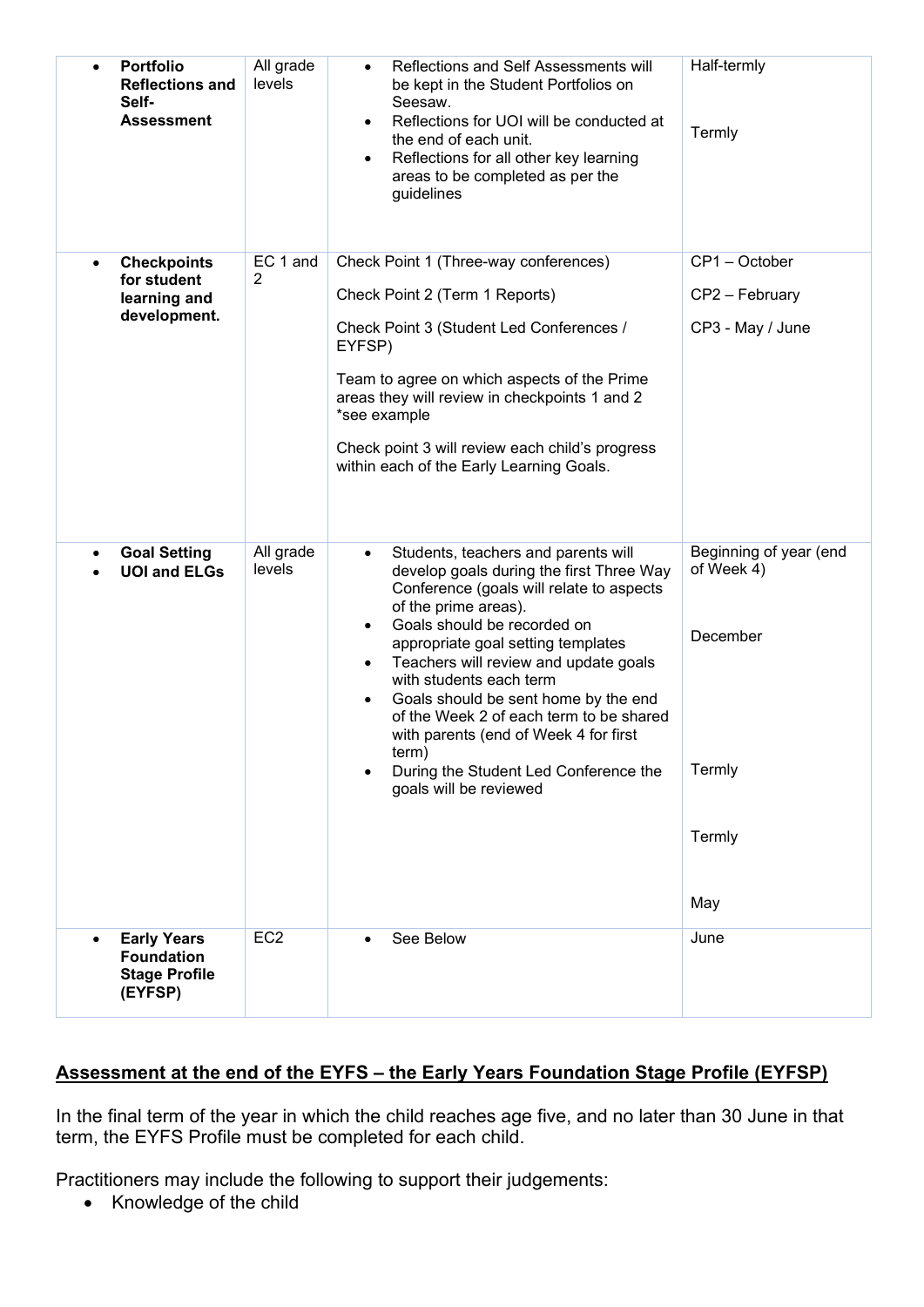- Materials, which illustrate the child's learning journey, such as photographs
- Observations of day-to-day interactions
- Video, tape, audio or electronic recordings
- The child's view of their own learning
- Information from parents or other relevant adults

An EYFS profile completed by a practitioner alone only offers a partial picture of a child's attainment. Practitioners must actively engage children, their parents and other adults who have significant interaction with the child in the assessment process.

Practitioners should use their professional knowledge, and the statutory EYFS framework, to judge whether a child's learning:

- **Meets** the level expected at the end of the EYFS
- **Exceeds** that level
- Is best described as '**Emerging'**

Practitioners should also use the information in this handbook to help describe each child's characteristics of effective learning. Their judgements will be subject to moderation in order to ensure national consistency and accuracy.

Kindergarten teachers will be given a copy of the Profile report. EC2 teachers will provide a report on each child's skills and abilities in relation to the three key characteristics of effective teaching and learning. These should help inform a dialogue between grade level teachers about each child's stage of development and learning needs.

Schools must share the results of the Profile with parents and/or carers, and explain to them when and how they can discuss the Profile with the teacher who completed it.

If a child moves to a new school during the academic year, the original school must send their assessment of the child's level of development against the early learning goals to the relevant school within 15 days of receiving a request. If a child moves during the summer term, relevant providers must agree which of them will complete the Profile.

The Profile must be completed for all children, including those with special educational needs or disabilities (SEND). Reasonable adjustments to the assessment process for children with SEND must be made as appropriate. Providers should consider whether they may need to seek specialist assistance to help with this.

## **Transition/Settling In**

At ISL London, we aim to provide a smooth transition where each child feels safe and secure and confident therefore each child's needs are continually observed and monitored. At ISL London Primary School we have a rolling admissions programme and children may start at different times during the year.

To ensure a smooth and successful transition into school life at ISL, in the first week of school Early Years students are invited to come in for a trial session to meet their teachers and fellow students. This gradual start supports students in familiarising themselves with the classroom layout and transitions before a full school day.

Depending on a child's well being when starting, families can choose to have a 'staggered start'. This provides families and teachers the opportunity to find a schedule that suits the needs of each child.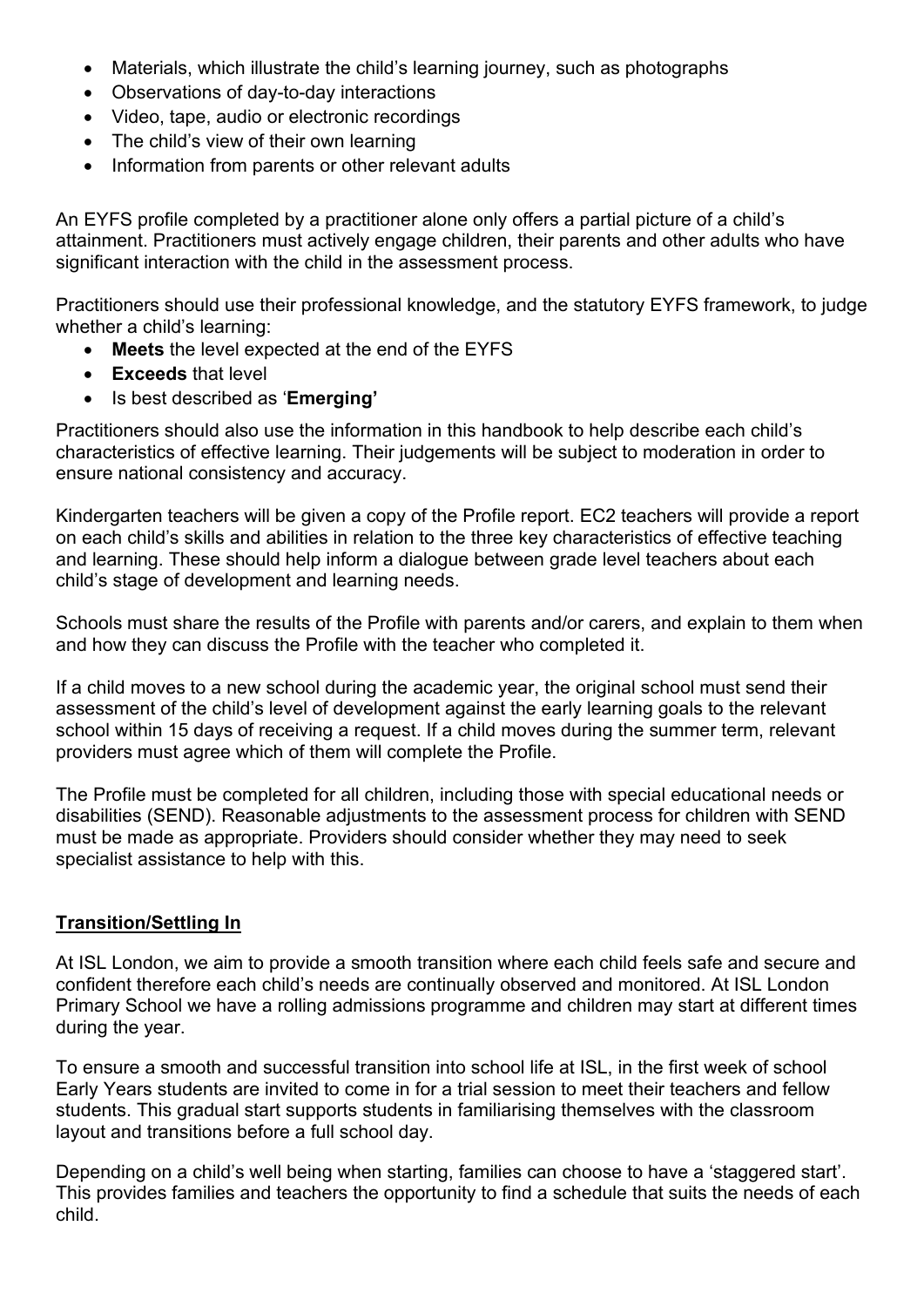We also provide a welcome meeting in the first few weeks. This will be an information session which families can join to find out about the day to day in our early years setting and ask any questions they may have.

## **Being Healthy**

ISL London Primary School believes in promoting healthy living habits from an early age. Early Years children enjoy fruit for snack in the morning which is provided by the school and fruit is always available during the day if needed.

Fresh water is available at all times and students self-help themselves to this throughout the day. Children are asked to bring a reusable water bottle from home that is easy for them to use independently.

During meal times, discussions, gardening activities and cooking opportunities, children are made aware of the importance of making informed food choices. Children are also encouraged to be risk takers and try new foods.

During transitions between indoor/outdoor experiences, children are encouraged to become independent in their self-care. Children are encouraged to be active throughout the day and the importance of physical activity and its effect on the body is regularly discussed and reflected on.

We believe that outdoor learning is essential in promoting a healthy and active lifestyle and ensure that students access the outdoors on a regular basis throughout the day.

#### **Role of Parents/Carers**

At ISL London Primary School we recognise and value parents/carers as the child's primary educator.

We believe that all parents/carers have an important role to play in the education of their child; we recognise the role that parents have played, and will play in educating the children. We seek to develop an effective partnership with parents/carers through our open-door policy and ongoing communication channels (informal chats/ Seesaw / newsletters / email / parent-teacher meetings / reports / information sessions).

We aim to provide a professional, friendly atmosphere where parents/carers feel comfortable to share concerns, questions or suggestions and feel welcomed and valued. Collaboration with families is highly valued and appreciated. Parents and carers are welcome to take part in different activities throughout the year or offer an activity of their choosing.